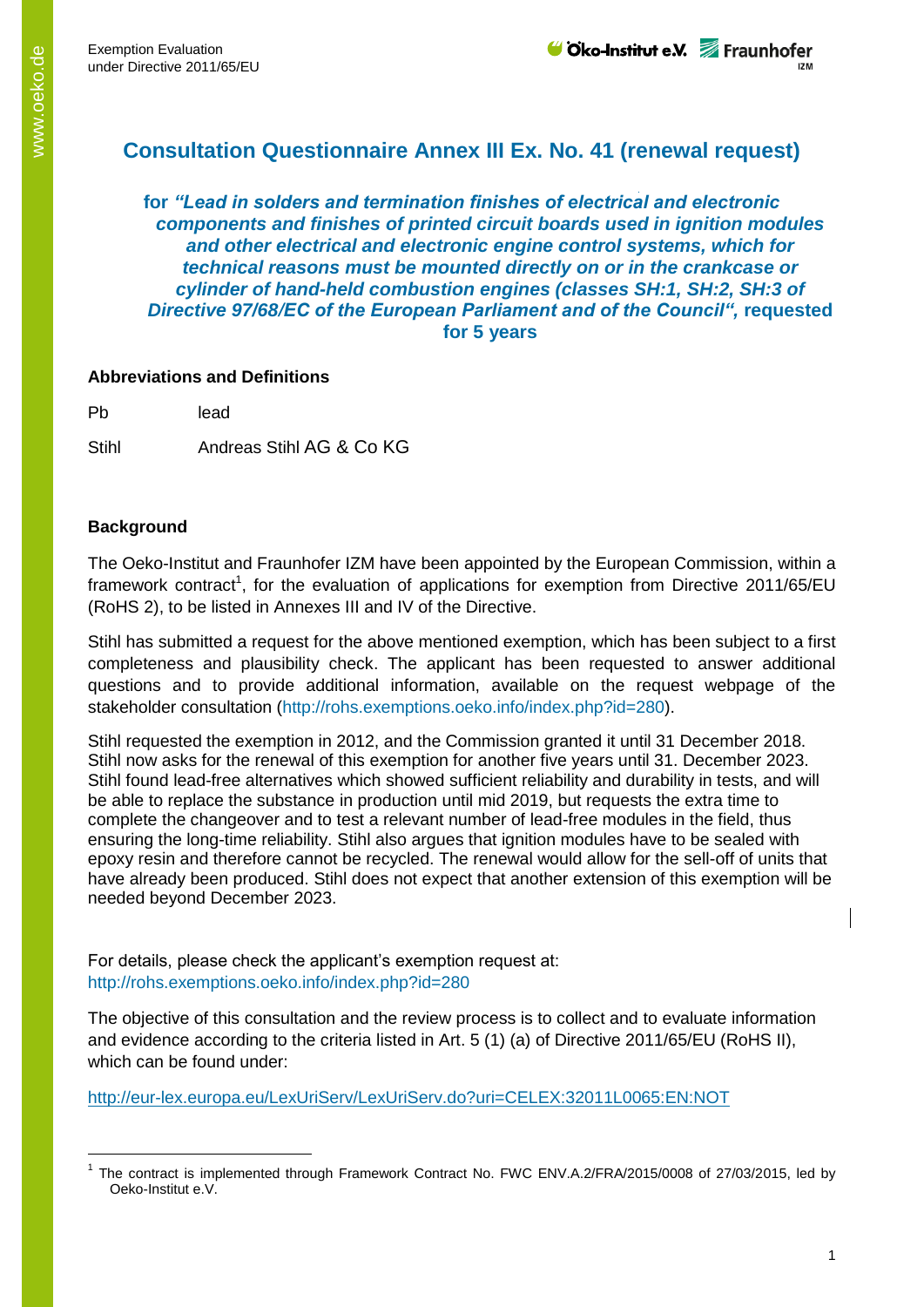If you would like to contribute to the stakeholder consultation, please answer the following questions:

## **Questions**

1. The applicant has requested the renewal of exemption 41 in RoHS Annex III until 31 December 2023 with the current wording:

*"Lead in solders and termination finishes of electrical and electronic components and finishes of printed circuit boards used in ignition modules and other electrical and electronic engine control systems, which for technical reasons must be mounted directly on or in the crankcase or cylinder of hand-held combustion engines (classes SH:1, SH:2, SH:3 of Directive 97/68/EC of the European Parliament and of the Council"*

- a. Do you agree with the scope of the exemption as proposed by the applicant?
- b. Please suggest an alternative wording and explain your proposal, if you do not agree with the proposed exemption wording.
- c. Please explain why you either support the applicant's request or object to it. To support your views, please provide detailed technical argumentation / evidence in line with the criteria in Art. 5(1)(a) to support your statement.
- 2. Please provide information concerning possible substitutes or developments that may enable reduction, substitution or elimination, at present or in the future, of exemption 41;
	- a. In this regard, please provide information as to alternatives that may cover part or all of the applicability range of exemption 41;
	- b. Please provide quantitative data as to application specifications to support your view.
- 3. Please provide information as to research initiatives which are currently looking into the development of possible alternatives for some or all of the application range of exemption 41.
	- a. Please explain what part of the application range is of relevance for such initiatives (in what applications may substitution be possible in the future).
	- b. Please provide a roadmap of such on-going research (phases that are to be carried out), detailing the current status as well as the estimated time needed for further stages.
- 4. Stihl states that the change-over to lead-free solder in production can be done until mid-2019. After that, Stihl claims to need time to confirm the reliability in the field with a sufficiently high number of products. Stihl's arguments suggest that after the changeover in production in mid-2019, another 4.5 years will be required for field testing of the lead-free products.
	- a. Is this procedure a common quality assurance procedure in this branch and is the time line realistic?
- 5. Stihl is only one manufacturer of appliances in the scope of exemption 41.